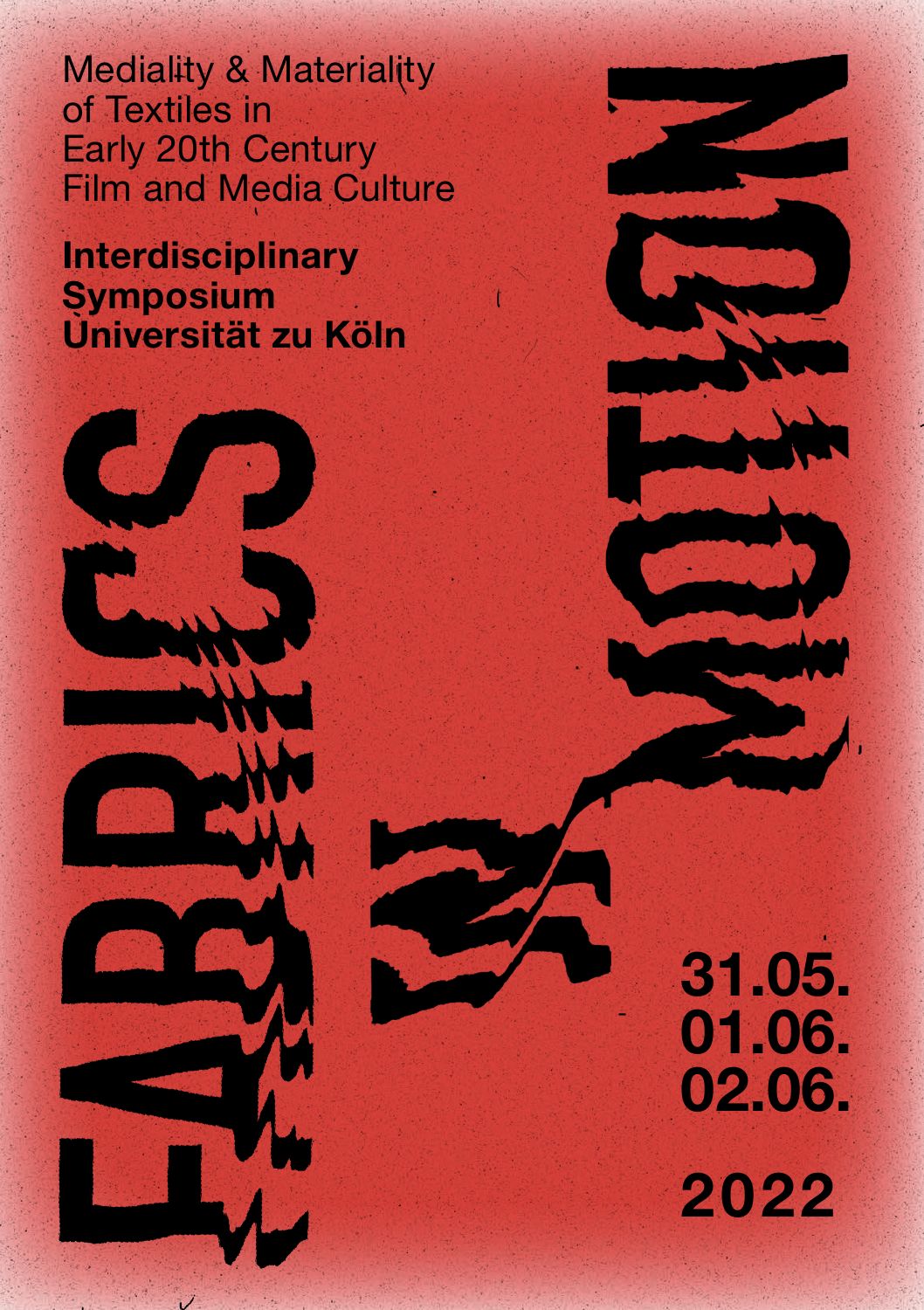### Fabrics in Motion

Mediality and Materiality of Textiles in Early 20th Century Film and Media Culture

### Interdisciplinary Symposium Universität zu Köln

# Tuesday, 31.05.2022

Filmclub 813 e.V., Hahnenstraße 6, 50667 Köln

20:00 Opening and Welcome: Kristina Köhler

> Mila Ganeva (Ohio, USA) Fashion on the Move. The Travel Outfits of the Stars in Silent Cinema

Chair: Bianka-Isabell Scharmann

#### Followed by

Film Program "Fabrics in Motion" Piano: Oliver Richters Introduction: Pia Bornus

Please register in advance: fabrics-in-motion@uni-koeln.de

# Wednesday, 01.06.2022

Alter Senatssaal, Hauptgebäude Universität zu Köln

09:00 Registration

09:15 Welcome and Introduction by Kristina Köhler, Pia Bornus, and Bianka-Isabell Scharmann

> Kristina Köhler (Köln) How it Moves. Experiencing Textiles in Early 20th Century Visual Culture

09:45 Kerstin Fooken (Hamburg) 'Queering' Gender and the Nation. Modern Girls as Mobile Bodies in Japanese Silent Cinema

Chair: Sona Petrossian

10:30 Coffee Break

- 11:00 Gundula Wolter (Berlin) Mode im Wind. Über zufällige, imaginierte und künstlich erzeugte Kleidermetamorphosen in Bildern der Mode
- 11:45 Susanne Wittekind (Köln) Wie flatternde Hemden im Wind. Gustave Caillebottes Blick auf die Republik

Chair: Sophie-Luise Mävers

- 12:30 Lunch Break
- 14:00 Jelena Rakin (Zürich) Color Spectres. Phantom Fabrics in the Painted Films of the Silent Era
- 14:45 Priska Morrissey (Rennes) The Spectacle of Costumes in Motion in the Films of Georges Méliès. An Aesthetics of Unveiling

Chair: Dennis Göttel

- 15:30 Coffee Break
- 16:00 Bianka-Isabell Scharmann (Köln/Amsterdam) Incorporating the Turntable. A Promise of Multi-Perspectivity
- 16:45 Evelyn Echle (Pforzheim) Moving Lines. Elsa Schiaparelli Between Fashion, Cinema and Art

Chair: Kristina Köhler

# Thursday, 02.06.2022

Alter Senatssaal, Hauptgebäude Universität zu Köln

- 10:00 Marie-Aude Baronian (Amsterdam) Unpacking the Wardrobe, Imagining Costumes
- 10:45 Eike Wittrock (Graz) The Theatrical History of the Feather. Chapter 4: Feathers and Dance (Photography)
- 11:30 Peter W. Marx (Köln) Theatrical Textiles. Performance, Props, and Imagination

Chair: Pia Bornus

- 12:15 Lunch Break
- 13:15 Stéphanie Chessel (Utrecht) Dressing up in the Costume of Art. French Fashion Presentations in Newsreels Between 1909 and 1914
- 14:00 Workshop Talk by Elizabeth Castaldo Lundén (Stockholm) What Was Your Question? Deciphering How the Digital Humanities Can Aid to the Study of Fashion

Chair: Bianka-Isabell Scharmann